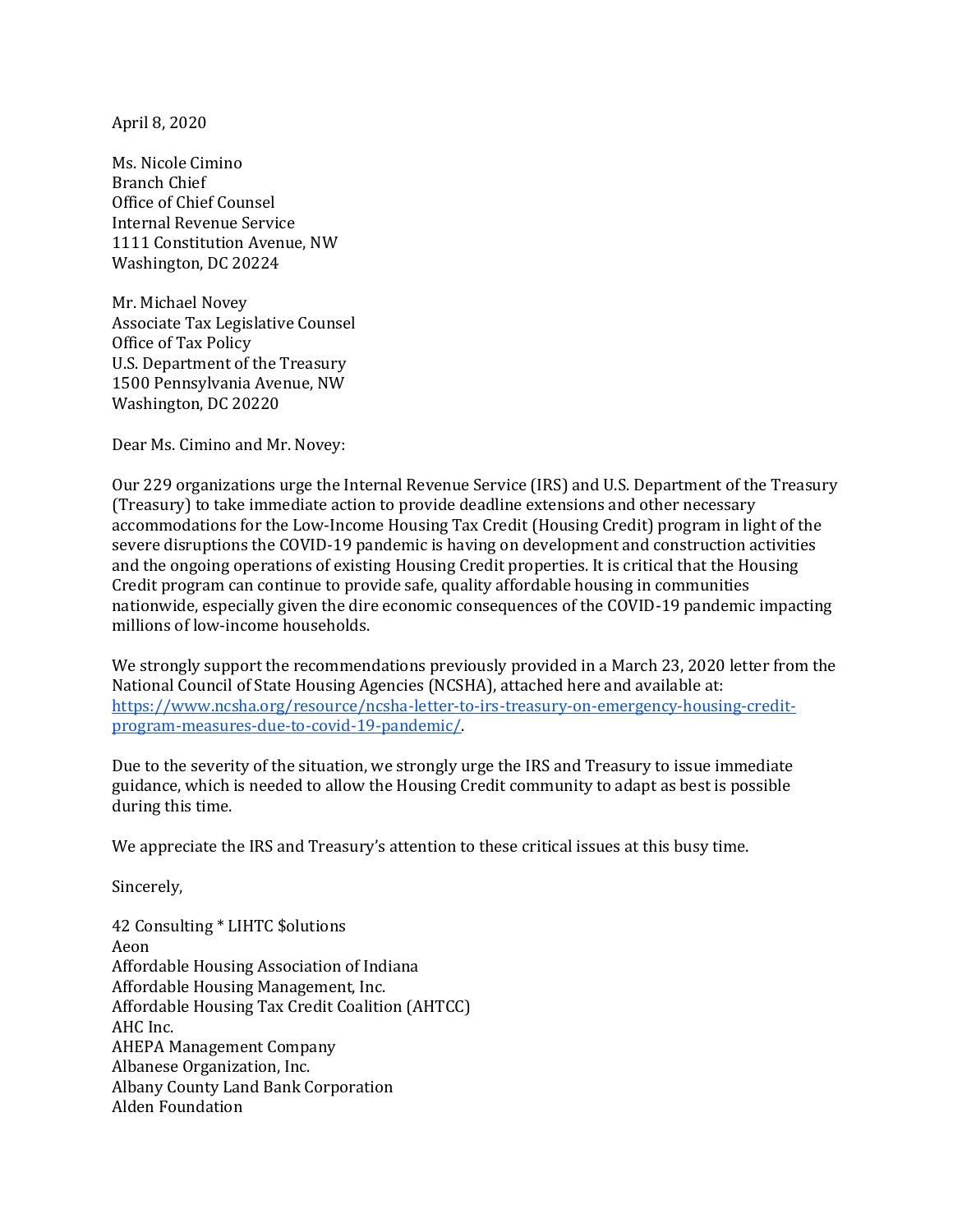Alembic Community Development Alexandria Housing Development Corporation Ally Community Development ARC Architects Argen Billing & Conservation Avesta Housing BankFirst Beacon Development Group Bellwether Housing Belmont Housing Resources for WNY, Inc. Beneficial Communities Better Housing Coalition Blazer Blevins Investment Group Bright Power Brinshore Development California Association of Housing Authorities California Association of Local Housing Finance Agencies California Housing Partnership CAMBA, Inc. / CAMBA Housing Ventures, Inc. Capitol Hill Housing Capstone Communities LLC Catholic Charities Housing Services Catholic Charities POP Development CB-Emmanuel Realty LLC Chautauqua County Land Bank Corporation CHN Housing Partners Cinnaire Coalition of Affordable Housing Providers (Florida) Colliers International Columbia County Supervisor, Hudson-3 Community Development Network of Maryland Community Economic Development Assistance Corporation Community Economics, Inc. Community League of the Heights, Inc. Community Partners for Affordable Housing, Inc. Council for Affordable and Rural Housing Council of Large Public Housing Authorities CREA DevCo, LLC Development Services Group Diamond and Associates Dominium Downtown Emergency Service Center Dwelling Place of Grand Rapids E3 Building Sciences EAH Housing Eastern Pacific Development Eden Housing Element Properties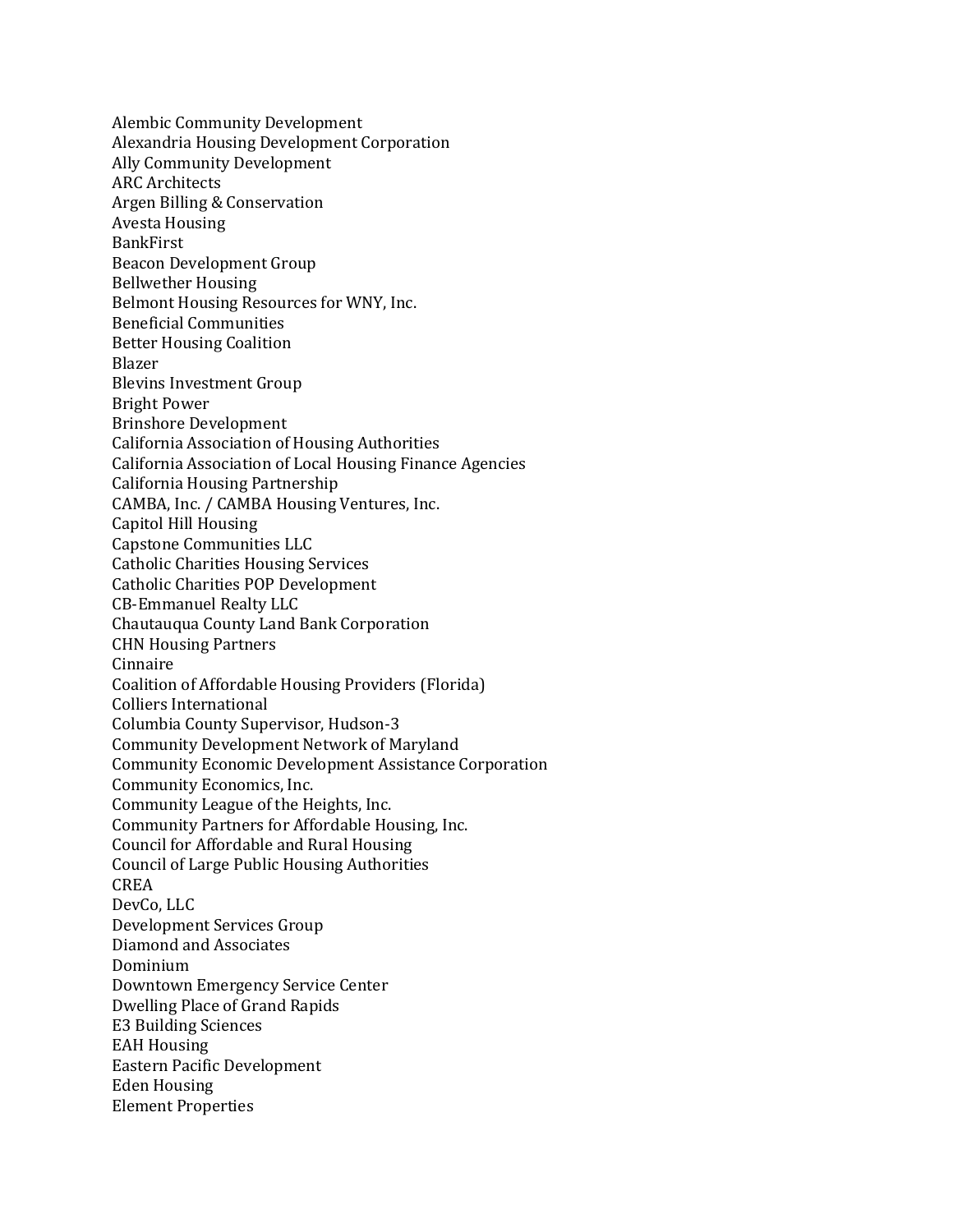Enterprise Community Partners Enterprise Housing Credits Investments, LLC Equinox Development Unlimited Estes Park Housing Authority Exact Capital Group, LLC Fayette County Community Action Agency, Inc. Florida Alliance of Community Development Corporations, Inc. Flint Hills Gatesburg Road Development Gateway Housing General Capital Management, Inc. Georgetown Community Development Authority Gibraltar Development Partners, LLC GMD Development, LLC Gorman & Company, LLC Green Slate Land & Development Green Street Housing Greensboro Housing Authority Hollander Development Corporation HomeRising Hope Network Housing Advisory Group Housing Association of Nonprofit Developers (HAND) Housing Authority of the City of Bellingham (WA) Housing Authority of Whatcom County Housing Development Consortium Housing Hope Housing Opportunities of Southwest Washington Housing Trust Group, LLC Housing Vermont Hudson River Housing, Inc. HumanGood Affordable Housing IDP Properties, LP Illinois Housing Council Imagine Housing InterIm Community Development Association Ithaca Neighborhood Housing Services, Inc. (INHS) JCTOD Outreach, Inc. DBA Johnson Park Center (JPC) JL Gray Company, Inc. JT Klein Company, Inc. Julio Consulting LLC KCG Companies, LLC Korean Women's Association Koz Development LLC LeadingAge Leadville Lake County Economic Development Corporation Leesville Housing Authority LOCUS: Responsible Real Estate Developers and Investors Lotus Development Partners LLC Low Income Investment Fund (LIIF)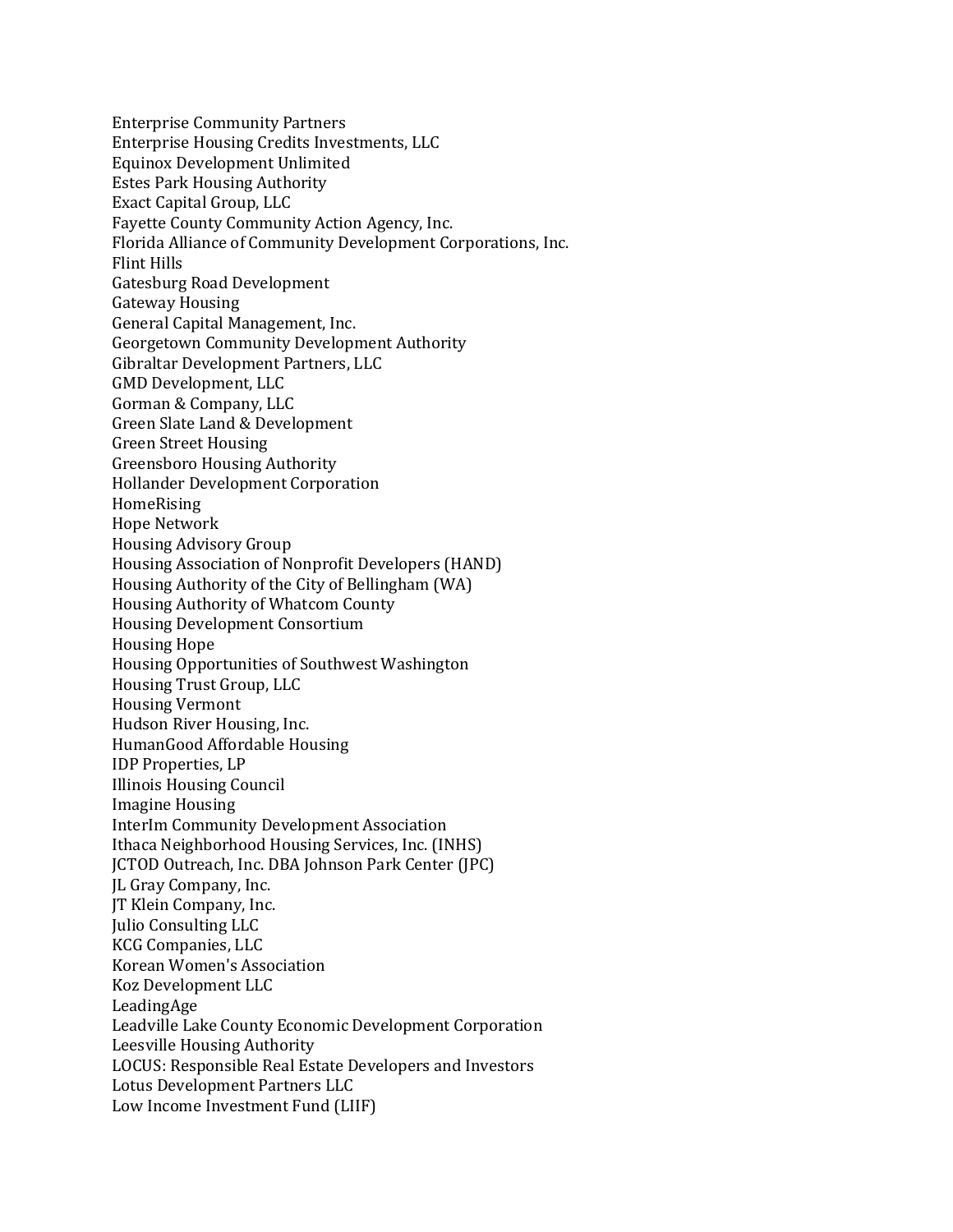Lower 9th Ward Homeownership Association M. E. Shay & Co. Mississippi Association of Affordable Housing Providers (MAAHP) Maine Affordable Housing Coalition Massachusetts Housing Investment Corp. Matthews, Cutrer & Lindsay, P.A. McCormack Baron & Salazar Mercy Community Capital Mercy Housing California Mercy Housing Lakefront Mercy Housing Mountain Plains Mercy Housing Northwest Mercy Housing, Inc. Meta Housing Corporation Metropolitan Development Council (MDC) The Michaels Organization, LLC Michel Associates, LTD Mile High Connects Minnesota Housing Partnership Mississippi Association of Affordable Housing Providers Mothers Advocating for Affordable Housing MZ Strategies, LLC National Affordable Housing Management Association National Association of Home Builders National Association of Housing and Redevelopment Officials National Association of Local Housing Finance Agencies National Housing & Rehabilitation Association National Housing Law Project National Housing Trust (NHT) National Leased Housing Association (NLHA) National Multifamily Housing Council National NeighborWorks Association ND Consulting Group (NDCG) Neighborhood Development Collaborative Neighborhood Renaissance Nelson Mullins Broad and Cassel Network for Oregon Affordable Housing New Destiny Housing Corporation New York Housing Conference New York State Association for Affordable Housing Newport News Redevelopment & Housing Authority NewWest Community Capital Northern Manhattan Improvement Corporation (NMIC) Novogradac & Co. LLP Office of Rural and Farmworker Housing Ohio CDC Association Olympic Community Action Programs Opportune Companies Osprey Property Company Park Properties Management Company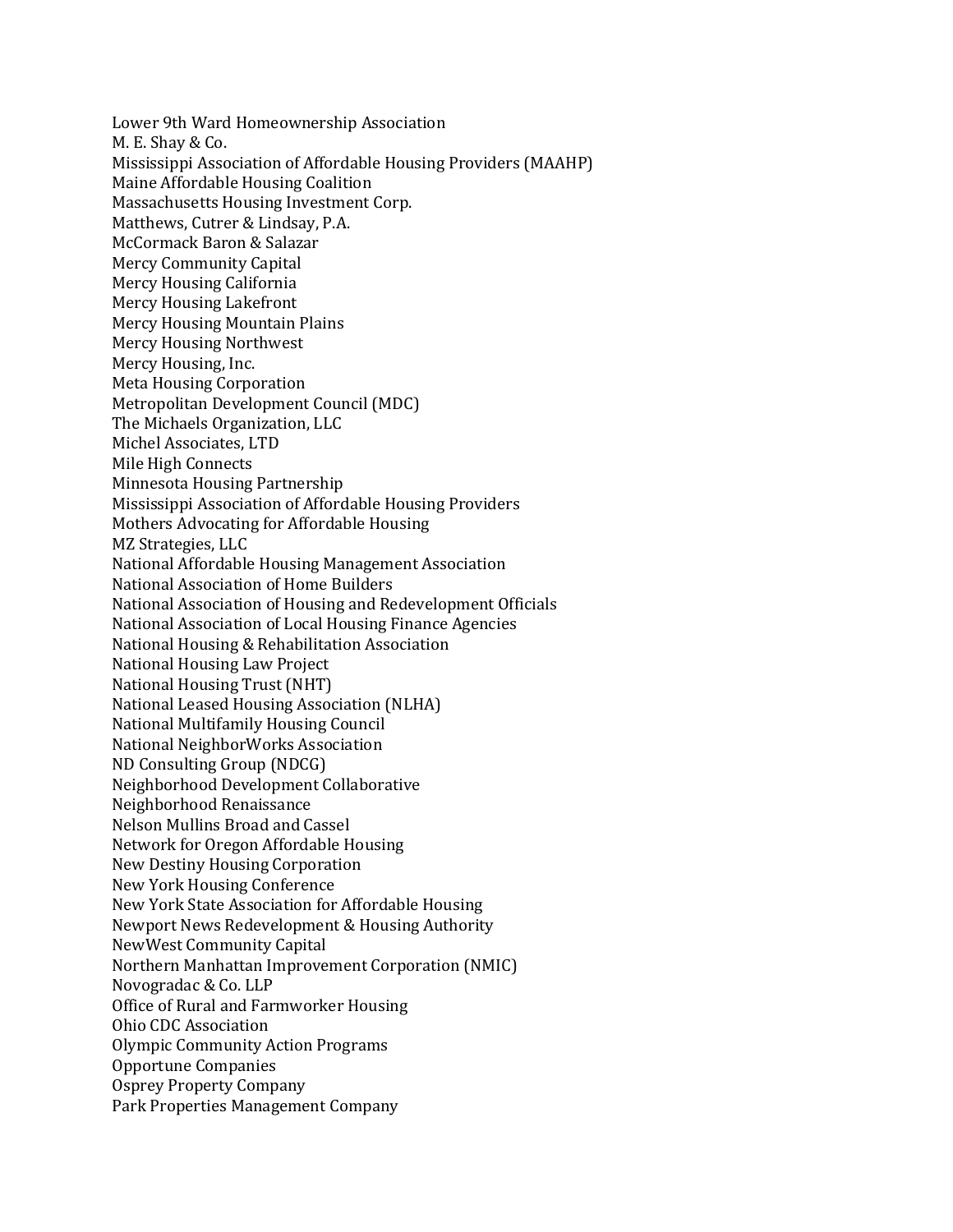Parsons Avenue Redevelopment Corporation Partners Southeast Peninsula Housing Authority Pioneer Group Plymouth Housing Prairie Fire Development Group, LLC Pratt Area Community Council, Inc. DBA IMPACCT Brooklyn Praxis Consulting Group, LLC Preservation of Affordable Housing, Inc. (POAH) Project Renewal, Inc. Raymond James Tax Credit Funds, Inc Rebuilding Together South Sound Red Stone Equity Partners Reed Community Partners RichSmith Development RIHousing RiseBoro Community Partnership, Inc. Riverside Charitable Corporation Rowanoak Development Rowlett Housing Finance Corporation Rural Housing Opportunities Corporation Sabino Community Development Resources Scheuren & Associates Seattle Chinatown International District Preservation and Development Authority (SCIDpda) Self-Help Enterprises Senior Housing Services, Inc. Sitka Community Land Trust SKA Marin South Kansas City Alliance (SKCA) Smart Growth America Southern Management Group Spokane Housing Authority Spokane Housing Ventures Spokane Neighborhood Action Partners Stand Development & Consulting Steven Winter Associates Stewards of Affordable Housing for the Future (SAHF) Stoneleaf Companies Strycker's Bay Neighborhood Council Supportive Housing Network of New York Tacoma Housing Authority Tacoma-Pierce County Affordable Housing Consortium Tenderloin Neighborhood Development Corporation (TNDC) T&H Investments The Actors Fund The Banyan Foundation, Inc. The Bridge The Hampstead Companies The John Stewart Company The Morrow Companies